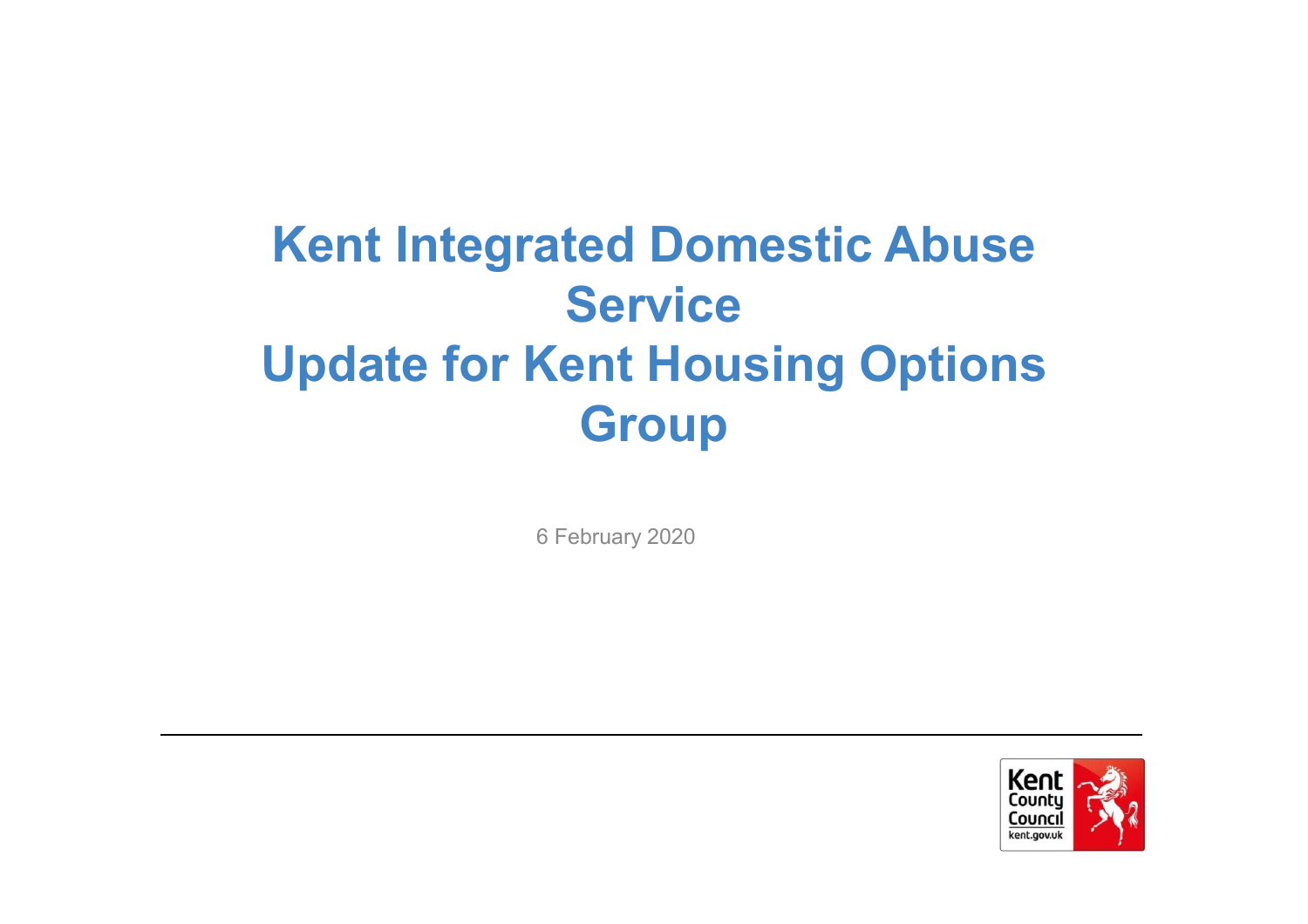## **KIDAS contract elements**



- Holistic delivery on an area basis
- To develop and maintain partnerships and networks across the area(s)
- To have comprehensive oversight over the contract area, respond to changing demands and move to a more community based model of delivery
- To work with commissioners and partners to contribute to a coordinated, networked community response, articulated well with other provision

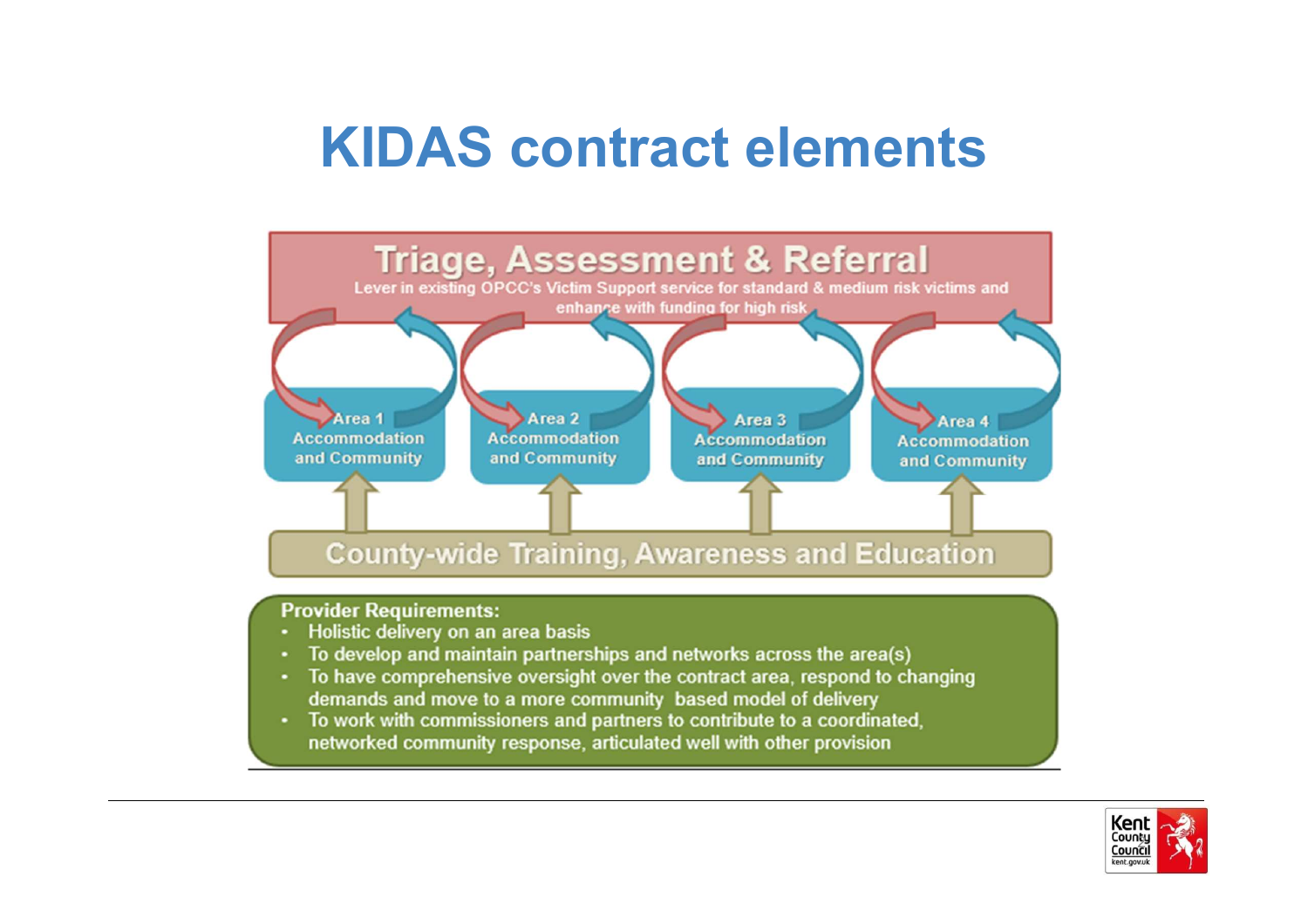#### **Core community contract lead providers**



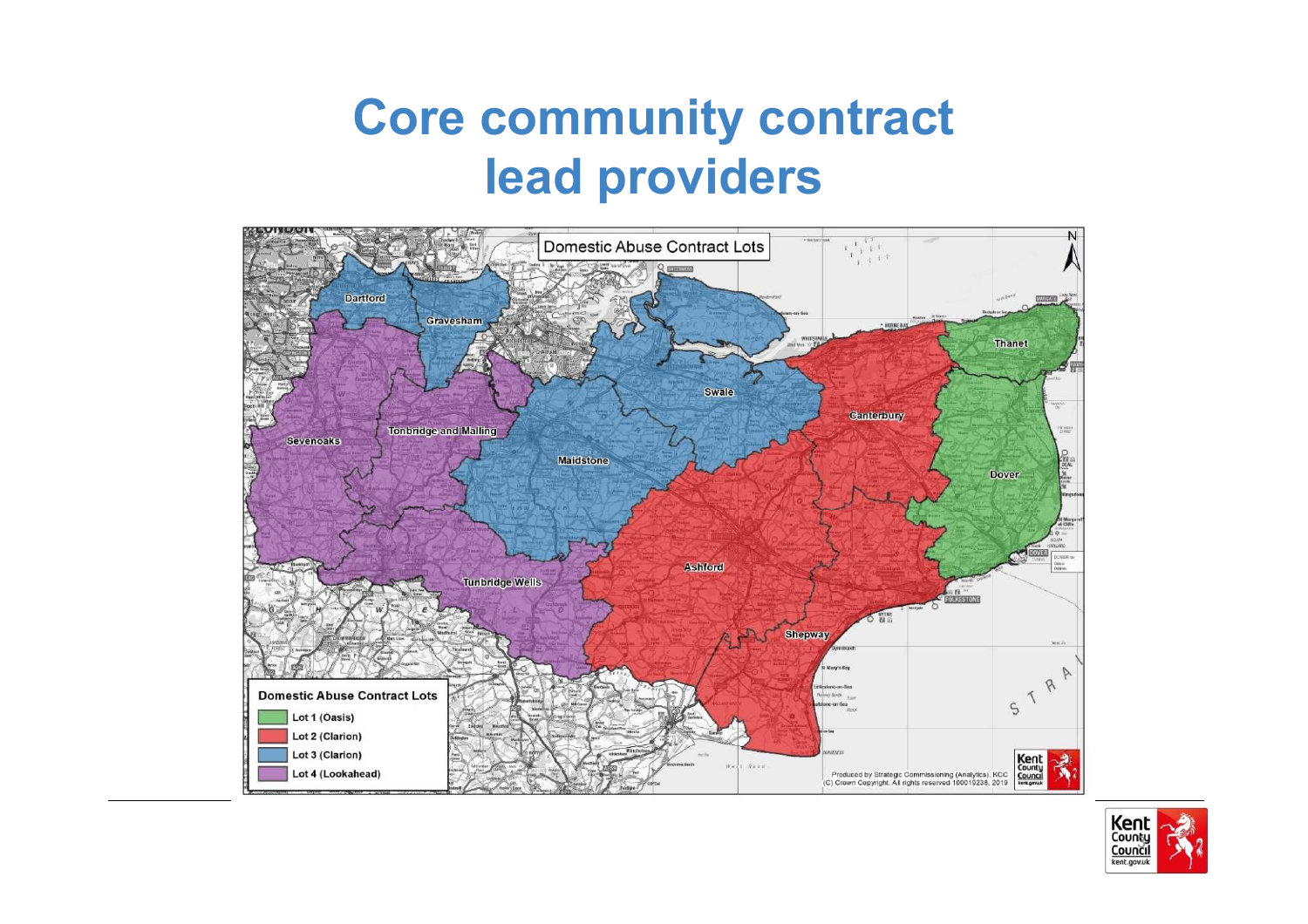# **Referrals**

Can be made by;

- Calling Referral Assessment and Triage service<br>(RAT) 0808 468 0376 (RAT) 0808 168 9276
- Calling Victim Support 08081 689111
- Direct contact with the lead provider in the area

More information on services can be found;

- •<http://www.domesticabuseservices.org.uk/>
- National Domestic Abuse Helpline 0808 2000 247

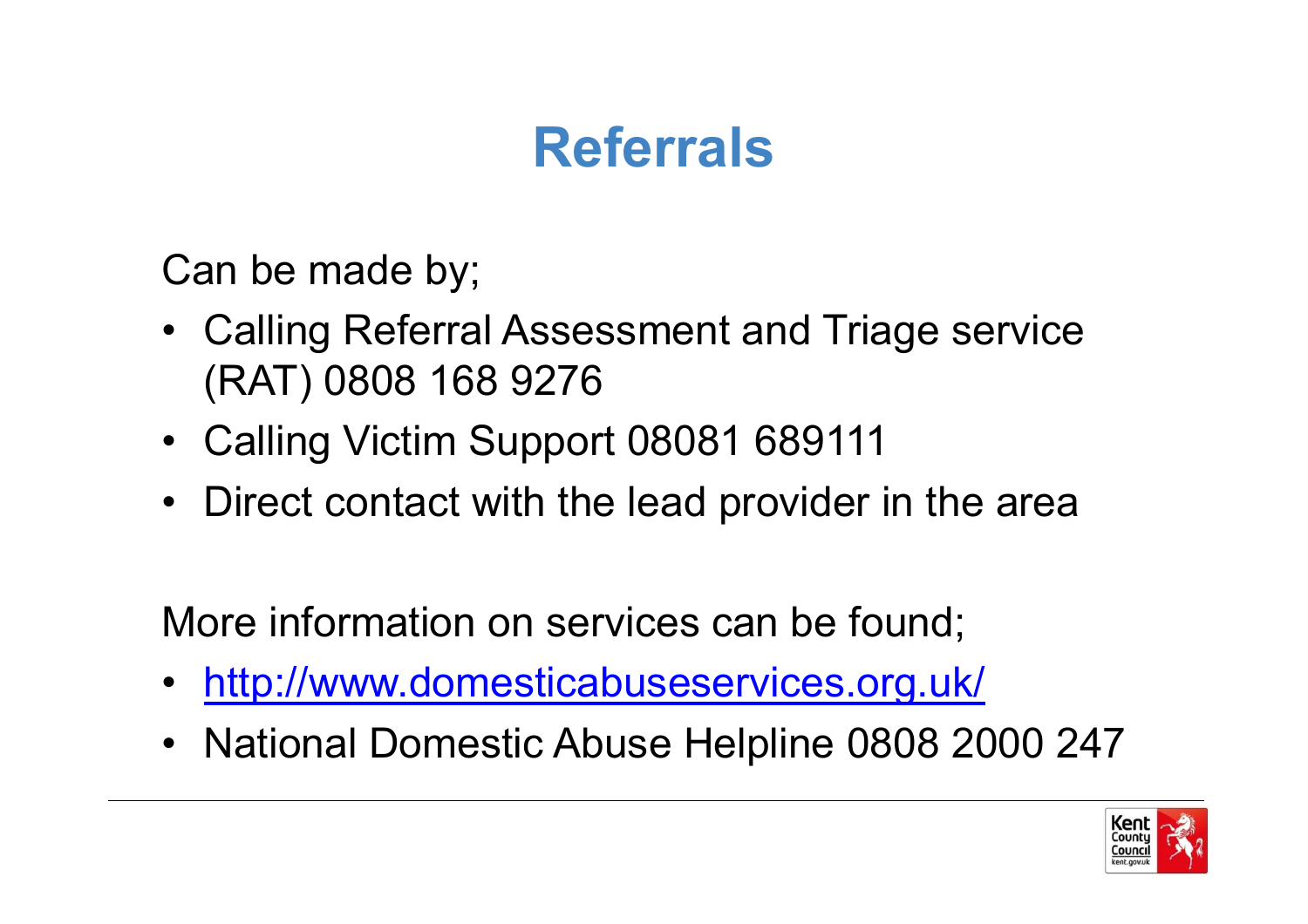#### **2019/20 Q1-3RAT service activity**



- $\bullet$ Delivered county wide by Victim Support
- $\bullet$ 18,255 referrals to RAT service so far in 2019/20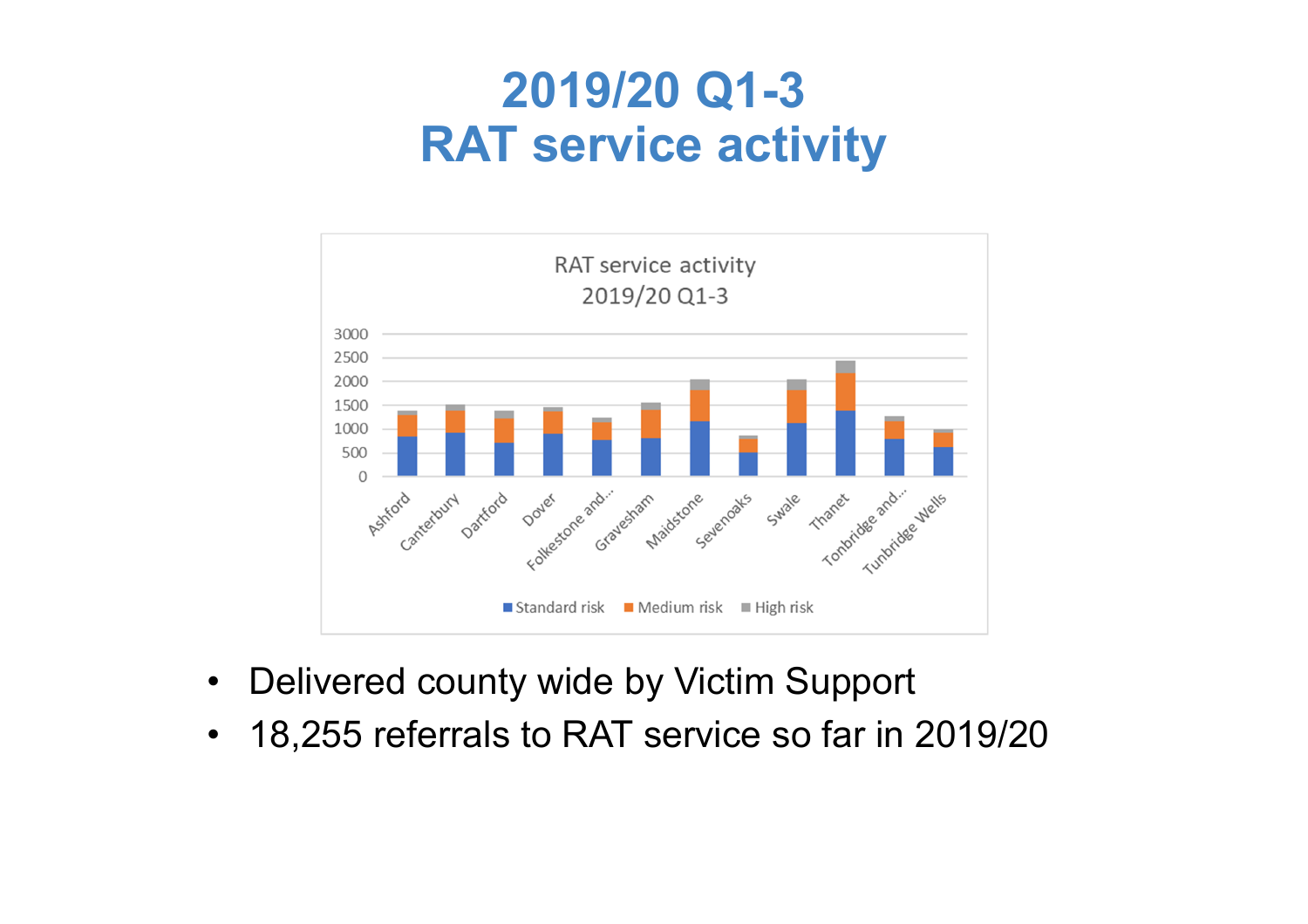## **RAT serviceannual comparison**



• Number of referrals continues to increase for all risk<br>Lavela levels

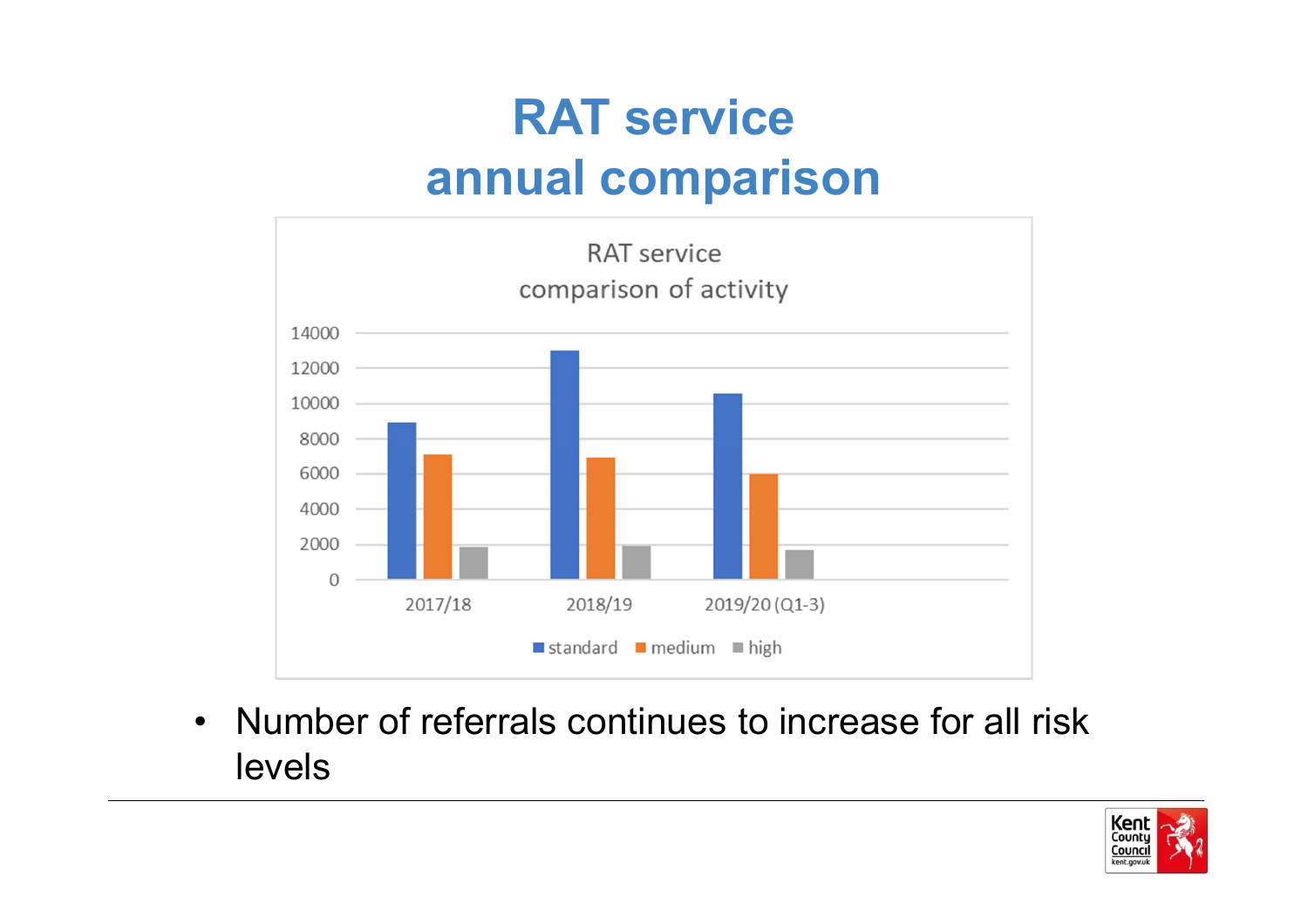## **2019/20 Q1&2Core community service activity**

- Q1&2 has seen 1144 new entrants to service (refuge and autress b) and outreach)
- North Kent continues to have highest demand (43% of new entrants)
- West Kent has highest level of new entrants in refuge<br>(50%) (50%)

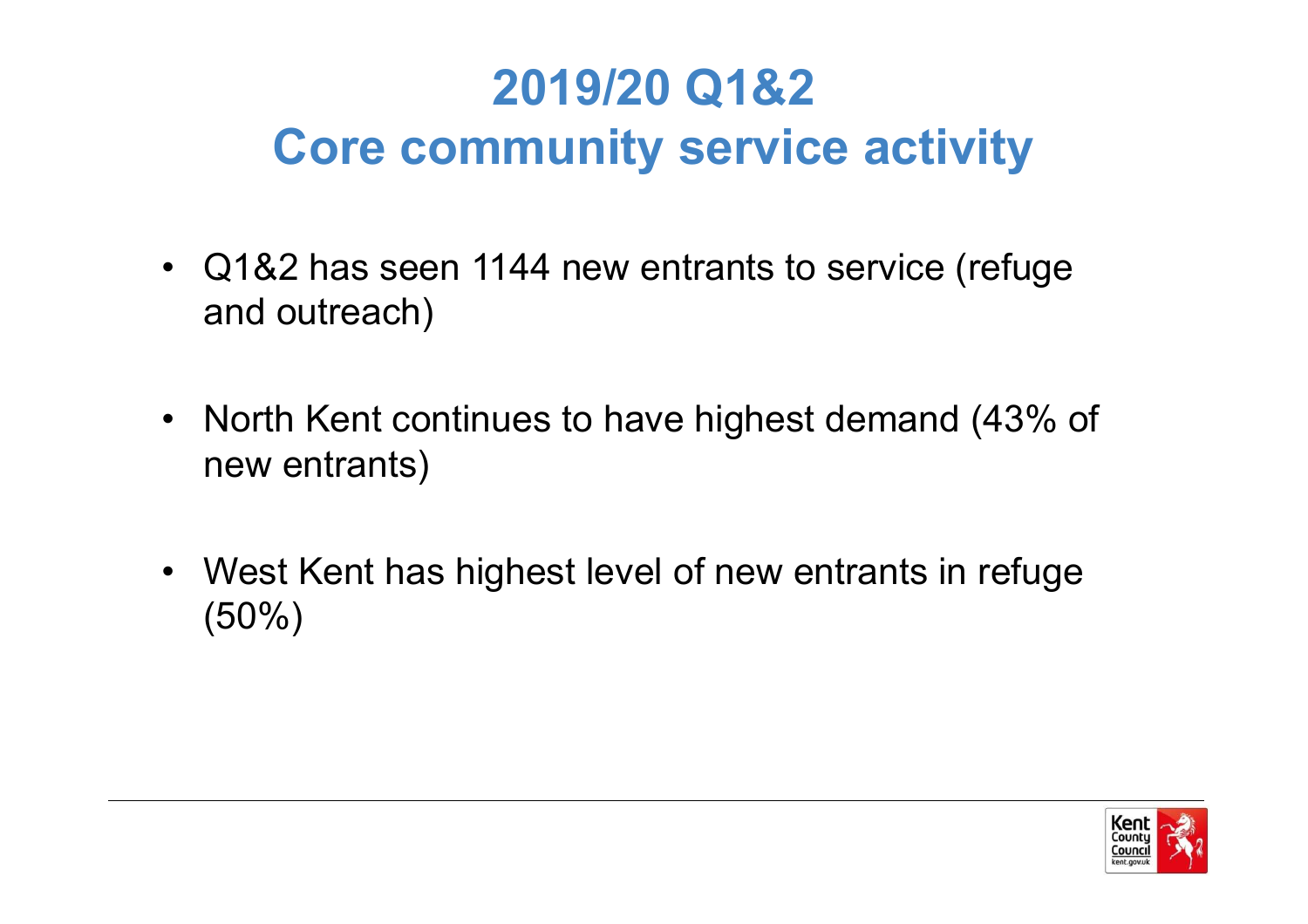### **Core community contract annual comparison**



• Demand for services continues to be highest in North<br>Kanturbish includes the beraushe of Maidstane and Kent which includes the boroughs of Maidstone and Swale.

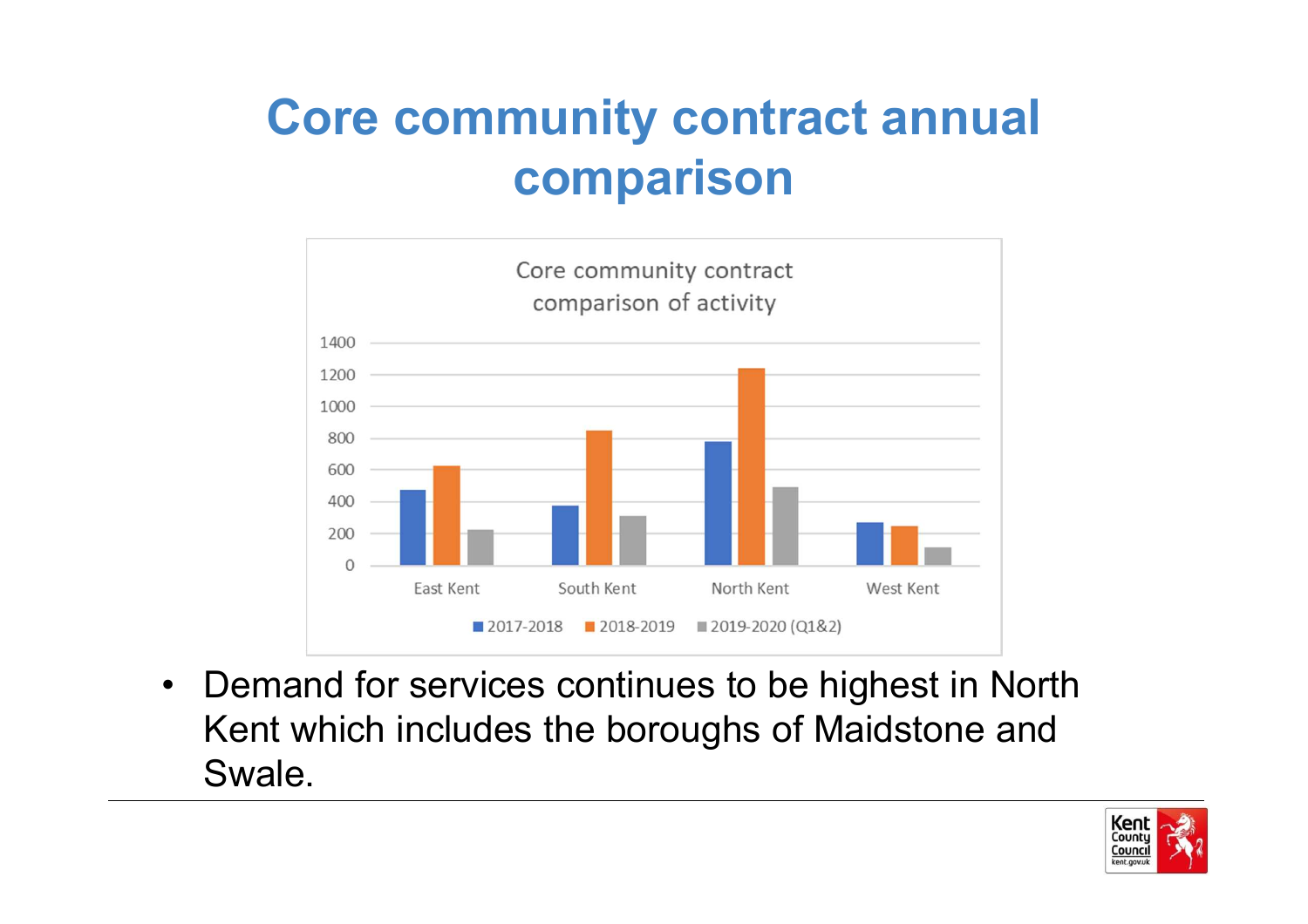## **2019/20 Q2 Core community contract demographics**

- 95% of those who accessed the core community service<br>identified as famals identified as female
- 4.5% victims identified as male
- 0.05% service recipients identified as transgender
- $\bullet$ The majority of service users aged 25-54 years
- 2% aged 66+
- 22% of users disclosed they have a MH problem
- 3% disclosed drug misuse

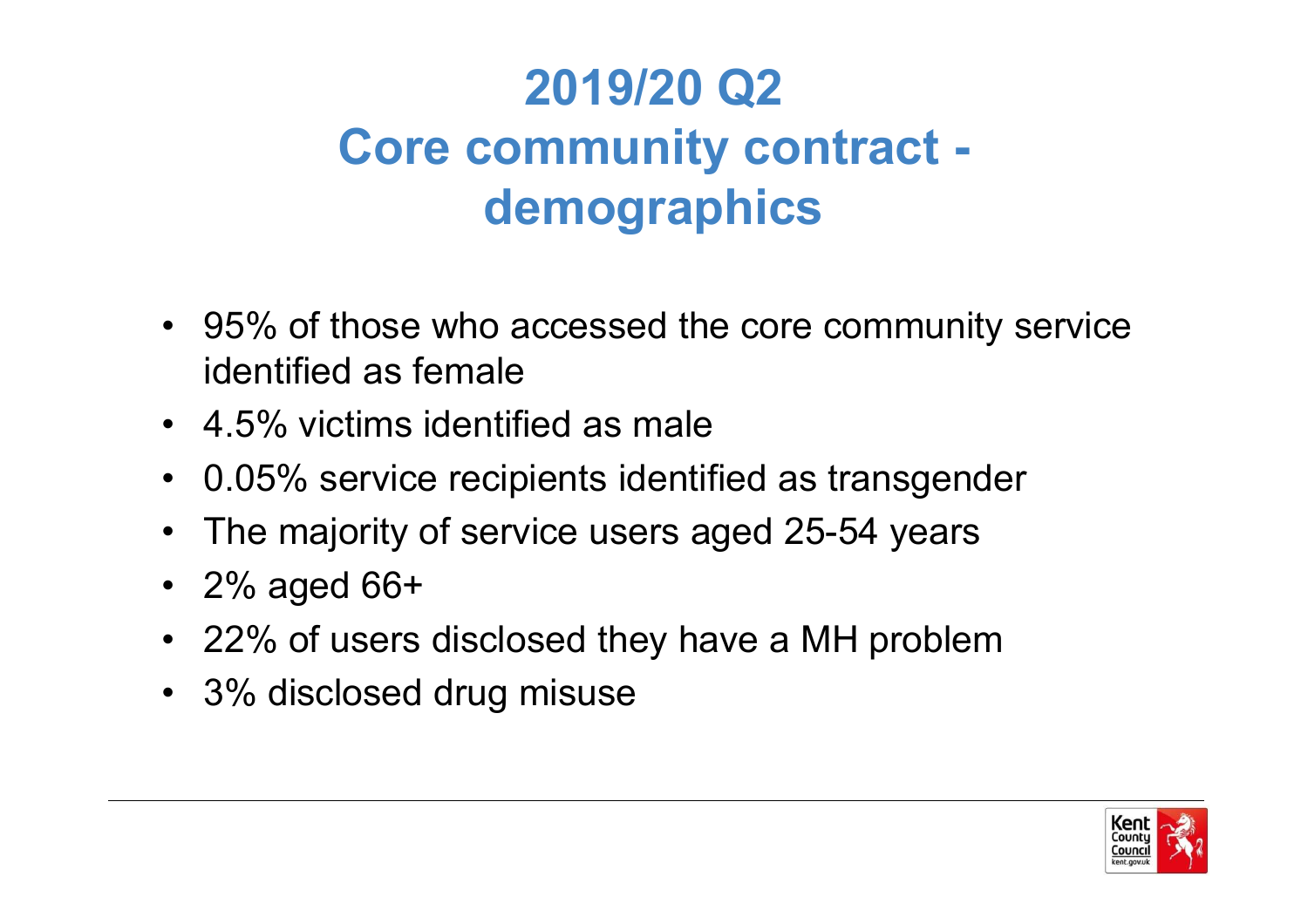# **Specialist IDVA Service**

Project funded by the Ministry of Housing, Communities and Local Government, enabling us to provide specialist IDVA support to 'hard to reach groups' including;

- Male victims,
- LGBT victims
- •Complex needs including MH, Drug and alcohol misuse

Commenced April 2019 for 2 years. Will use data gathered to shape the future service offer

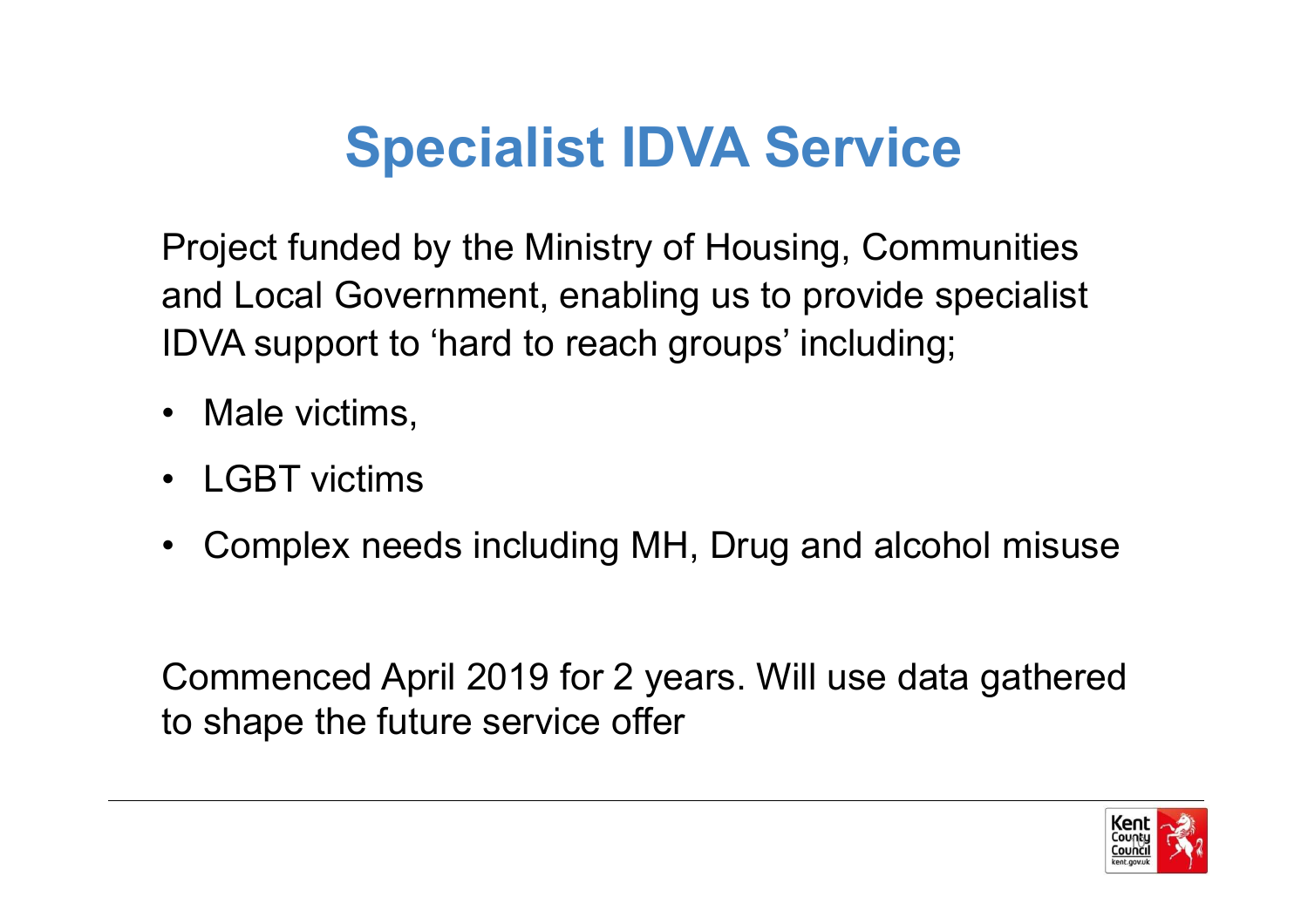# **Hospital IDVA project**

Funded by the Home Office enabling us to provide IDVA support within a hospital setting at 2 sites;

Their role is to;

- Offer immediate crisis intervention support
- Promote effective early intervention and prevention
- Develop close links with key departments in each hospital
- Provide training to NHS colleagues in relation to domestic abuse
- Act as a link between the hospital and community services

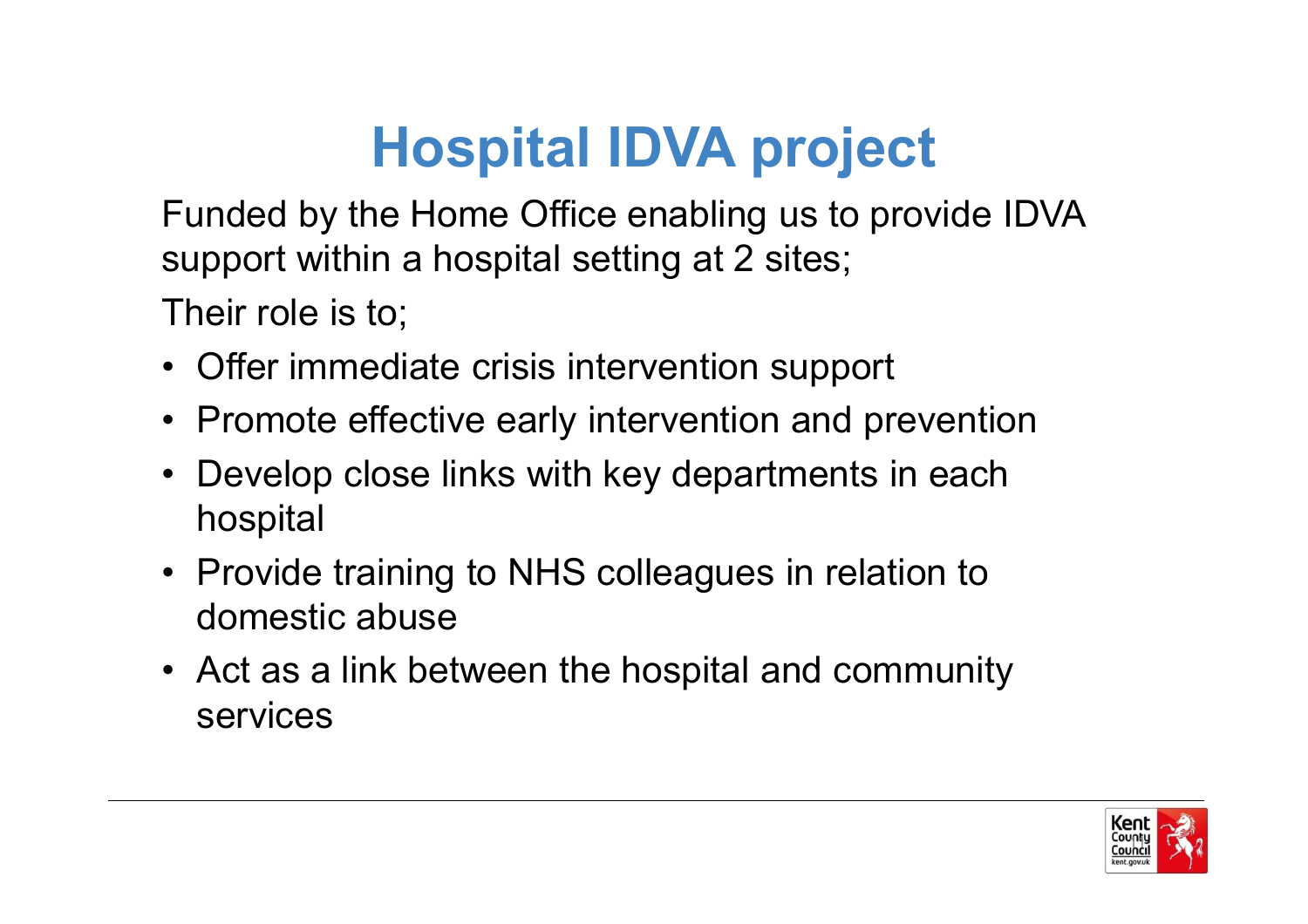# **Hospital IDVA project achievements**

- Received 405 referrals (up until September 2019)
- 44 NHS Trust staff accessed the HIDVA services because they were personally experiencing domestic abuse
- 90% of referrals have engaged in the support offered
- • Increased reach for 'hidden' victims of domestic abuse (males and victims aged 65+)
- 1450 frontline health staff received DA training
- $\bullet$  1100 staff received DA awareness sessions as part of their induction days
- Implemented various awareness raising campaigns

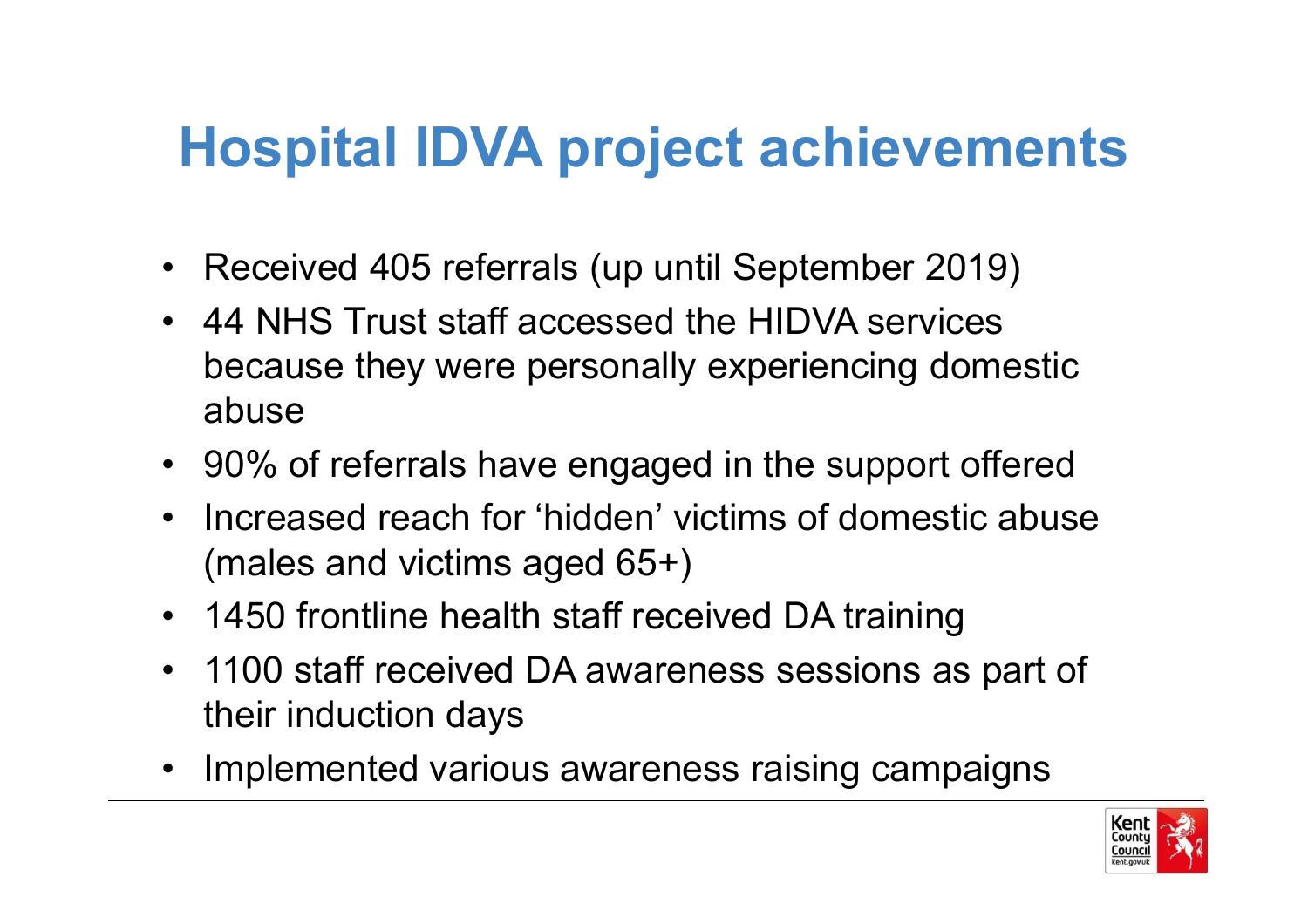## **Training, Education and Awareness**

- Upcoming conferences, linking in with local businesses<br>end explanate across the princts within and industant and employers across the private, public and voluntary sector
- Awareness raising and support to local businesses re adopting workplace policies on DA
- Delivery of training for professionals and communities to increase awareness
- Upskilling staff to enable them to facilitate necessary<br>training (ex DACU) for nartner examinations training (eg DASH) for partner organisations

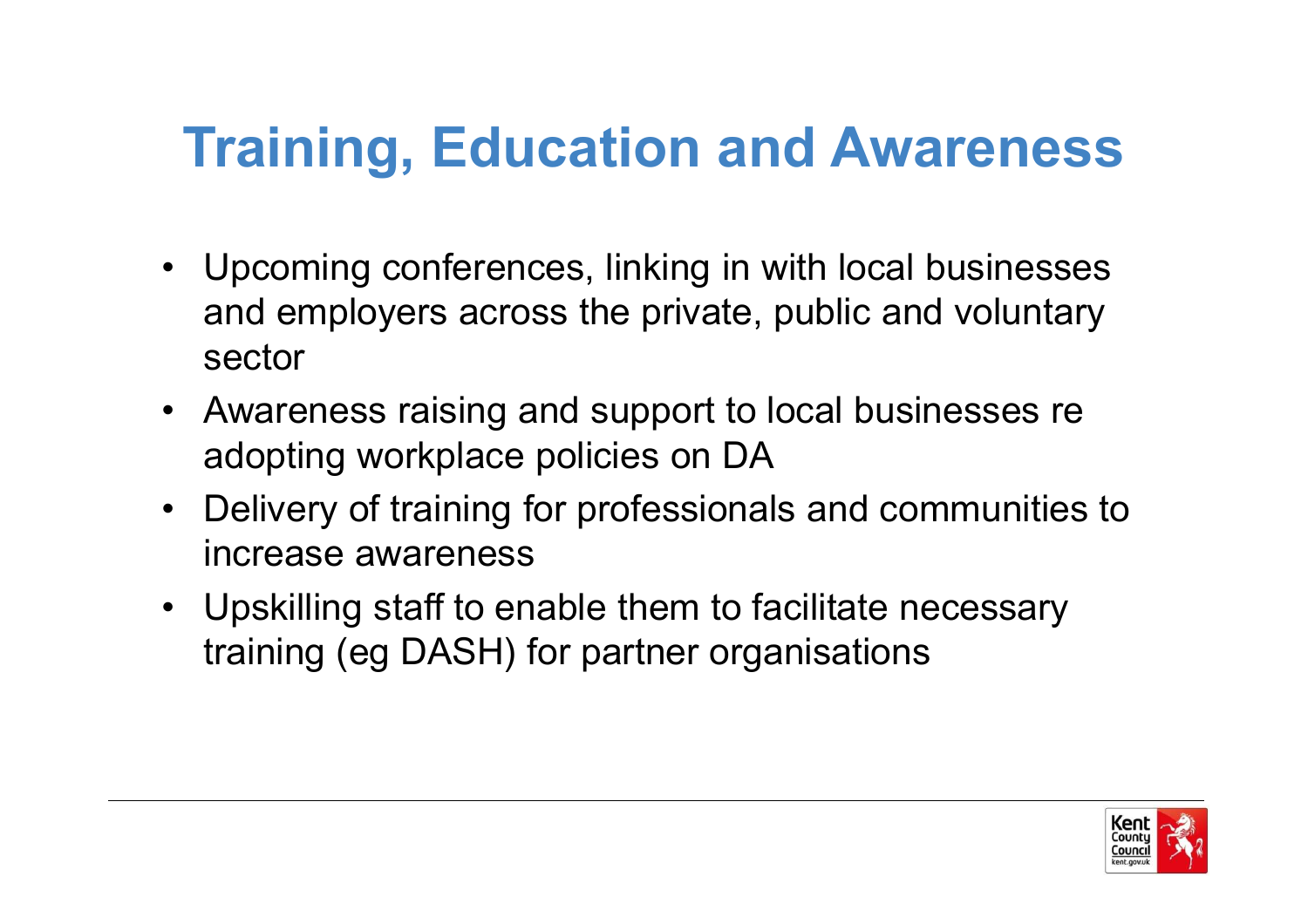# **Partnership working**

- Supporting Police to scrutinise 'Vulnerability hub' and<br> DARA
- Involved in development of DA strategy  $\bullet$
- Shared lessons learned at DHR professional curiosity conference
- Phoenix programme being rolled out in all areas
- Lunch and learn sessions in place in partnership with least businesses. local businesses
- Setting up 'friendship cafes' in West Kent
- $\bullet$ Liaising re rural offer in Maidstone

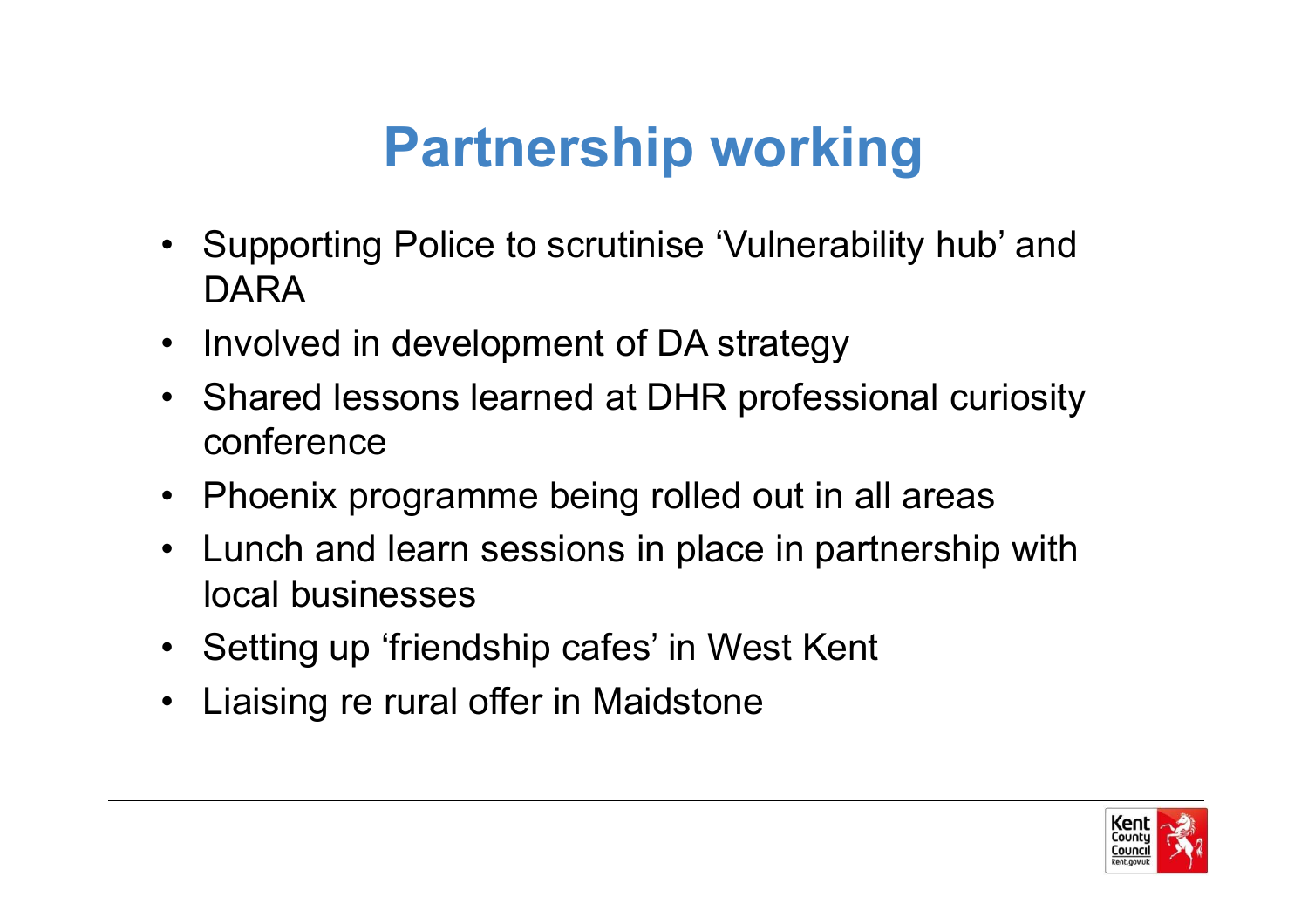# **Planned activity**

- $\bullet$ Launch of DA strategy and implementation of action pla n
- $\bullet$ Input into Needs Assessment
- •Explore 'Adult facing workstream' project
- •Improve awareness of referral pathways
- • Delivering training to various partner agencies including KFRS
- Increase partnership working with smaller organisations
- • Further develop collaborative working with lead providers
- Continue to seek further funding opportunities
- Full review to inform future of contract